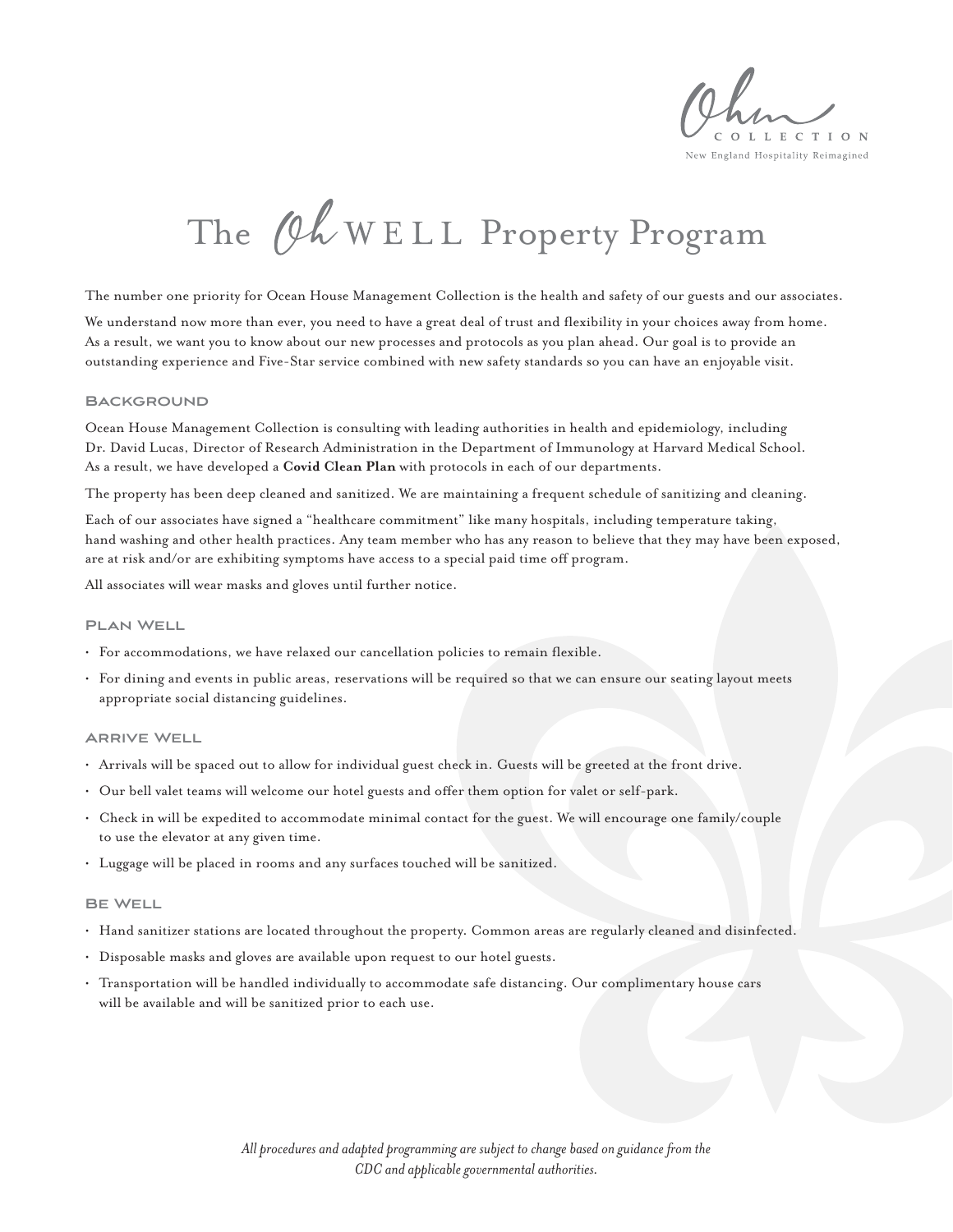L L E C T I O N

#### New England Hospitality Reimagined

### The *(Ok* WELL Property Program *continued*

#### **Stay Well**

- Whenever possible, hotel rooms and suites will be left empty for 24 hours between check out and check in, providing added assurance for guests.
- Complimentary in-room amenities including snacks will feature single packaged items.
- Hand sanitizer wipes will be placed in each guest room for personal use throughout the stay.
- The Molekule, a medical grade air purifier proven to destroy airborne viruses and bacteria, will be in all guest rooms as an added measure of cleanliness.
- Guests will have a choice in their housekeeping services during their stay. Options include: 1) daily service including daily make up and evening service; 2) limited service which includes a once-a-day room make-up; and 3) a daily drop-off service including terry and linens. Additional requests can be made at the guest's discretion.

#### **Dine Well**

- To ensure a pleasant and safe dining experience, table spacing has been adjusted to allow for six feet between tables.
- Enhanced food and beverage safety guidelines are being followed and surfaces are sanitized with increased regularity.
- Menus will be used once for guest use, or will be displayed for viewing.
- One restaurant will have a "fast-casual" style with a window pick-up to reduce interaction for guests.
- A family-style menu can be ordered and delivered anywhere on property (e.g., cabana on the beach, picnic table on lawn, terrace of a suite, etc.) to give guests an opportunity to dine together.
- In-room dining services will continue to be available.

#### **Play Well**

- Beach seating will be configured to allow for social distancing between groups of guests, with groups limited in size.
- Wine tastings and culinary classes can be enjoyed with a limited amount of guests to allow for social distancing.
- Outdoor activities (e.g., croquet) are available with an advanced reservation and appropriate social distancing.
- Private chef classes and meals for families, couples and individuals are still available for a fee.
- We will follow the CDC and State guidelines for maximum number of people in a group.
- Private sitters will be available with certified babysitters with advance booking.

#### **Spa Well**

- Associates and therapists will wear masks, and will change apparel after each guest treatment.
- Increase of time between spa treatments, to allow for in-depth sanitizing of treatment room.
- The fitness center will be open based on CDC and State guidelines.
- Areas will be cleaned frequently, and will be monitored by an associate, and social distancing will be observed.

*All procedures and adapted programming are subject to change based on guidance from the CDC and applicable governmental authorities.*